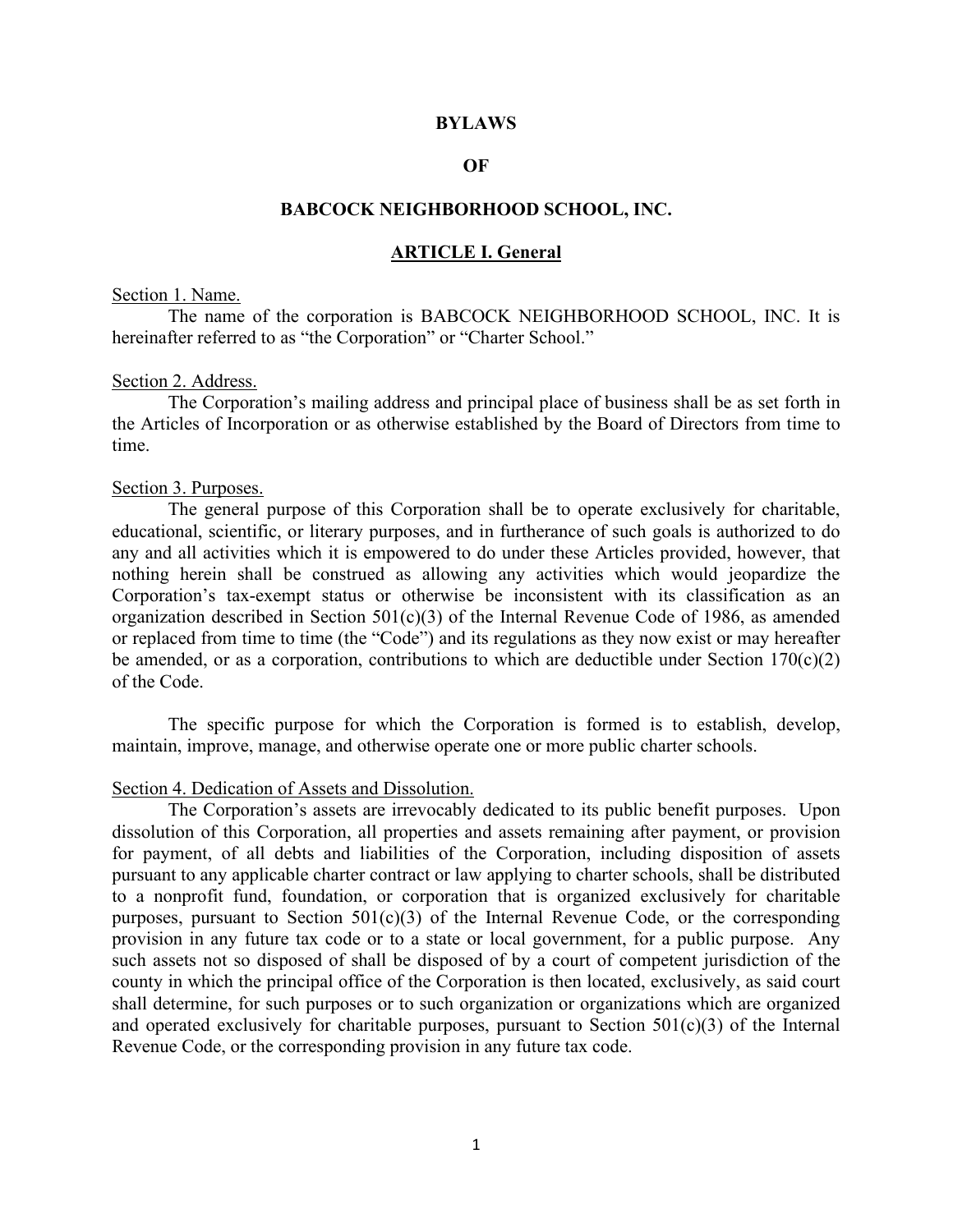# Section 5. Non-discrimination.

The Corporation shall not discriminate on the basis of race, religion, national origin, gender or age in either the hiring or other employment practices of the charter school or in its admission policies for students. The Corporation shall conduct all of its activities in accordance with all applicable local, state, and federal anti-discrimination laws, as well as in accordance with all other laws and upon the effective date of its first charter contract, regulations applicable to the operation of public charter schools in the State of Florida.

# **ARTICLE II. Sole Member**

# Section 1. Sole Member.

The sole member of the Corporation shall be Babcock Ranch Foundation, Inc., a Florida non-profit corporation (the "Member"), which will provide fundraising and other support to the Corporation for operation of one or more charter schools.

# Section 2. Rights of Sole Member.

(a) Notwithstanding any other provision herein, the Member shall have the right to approve any amendments to these Bylaws that are proposed by the Board, which approval right shall not be unreasonably withheld, and such other rights as are specifically set forth herein and in the Articles of Incorporation.

(b) The Member shall have the authority to approve the board members as set forth in Articles III and IV, below.

(c) The Member shall have the right to remove any member of the Corporation's Board of Directors, upon a majority vote of the Board of the Member, in the event that prior written notice is provided to the Corporation by the Member that such member of the Board of Directors has acted inconsistently with the mission and vision of the Corporation set forth in these Bylaws, and after such member of the Board of Directors has been given a prior opportunity to refute the claim at a meeting of the Board of the Member. Disagreement over binding agreements involving Corporation and the Member, shall not in and of itself, be grounds for removal.

(d) The Member shall have the right to approve any decision by the Board of Directors regarding the disposition of all or substantially all of the Corporation's assets or of one or more charter schools operated by the Corporation, any merger and its principal terms and any amendment of those terms, and any election to dissolve the Corporation.

(e) The Member will not have any additional rights pursuant to Chapter 617, Florida Statutes, except for those set forth in either these Bylaws or the Articles of Incorporation.

# Section 3.

If the Member has the right to or is required to approve an action of the Corporation, as provided herein, the Member shall evidence its approval by a written certification stating the Member approved the action in accordance with the requirements of the Member's Articles of Incorporation and/or Bylaws, as the case may be. The action will not be considered approved until the Member's written approval certification is received by the Corporation.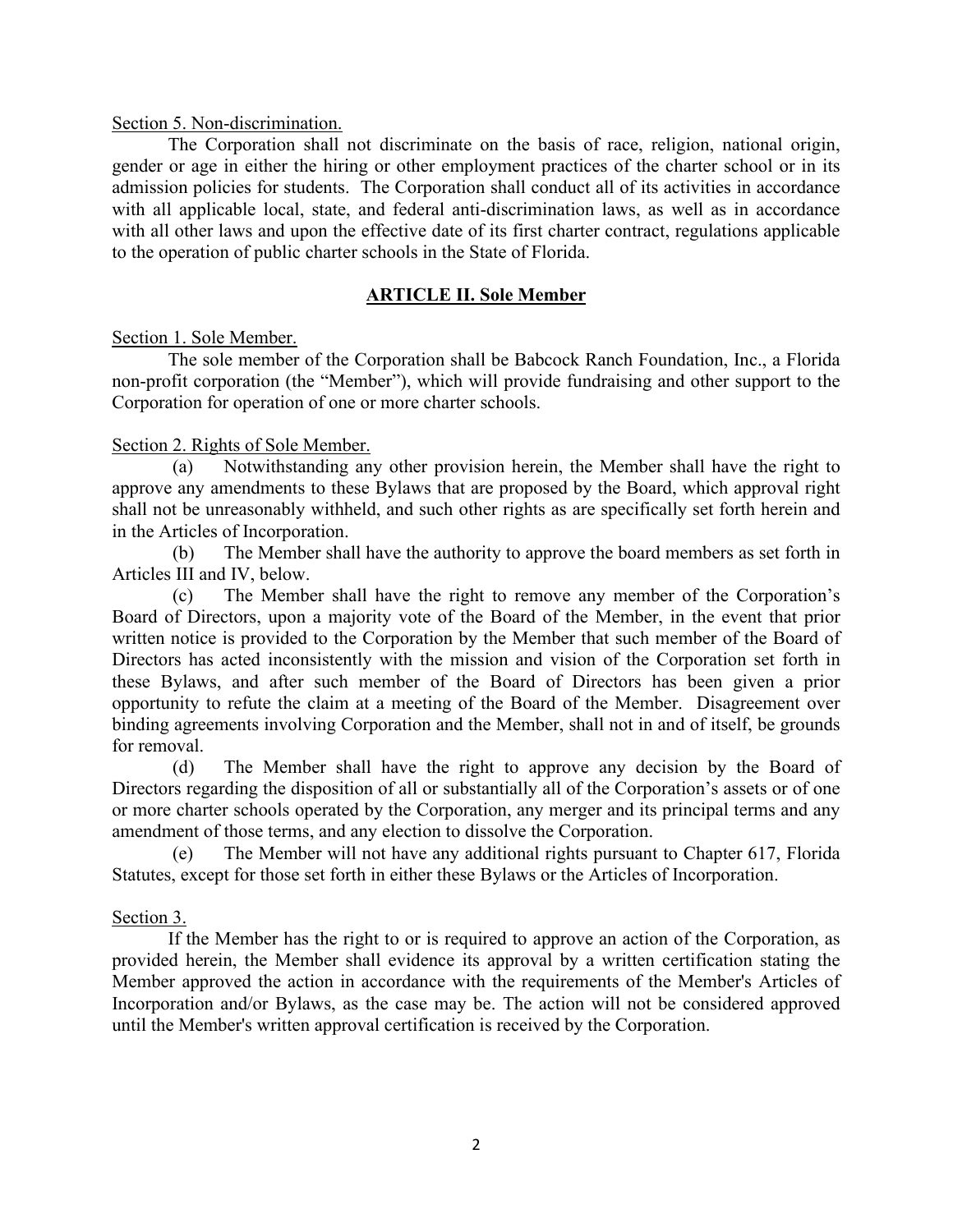# **ARTICLE III. Board of Directors**

#### Section 1. Powers.

Except as provided in the Articles of Incorporation, and as otherwise provided in these Bylaws, the direction and management of the affairs of the Corporation shall be vested in a Board of Directors.

#### Section 2. Number.

The Board of Directors shall consist of a minimum of three (3) persons, with a maximum number set by the Board from time to time in accordance with these Bylaws.

#### Section 3. Qualifications.

Any person may serve as a Board member for this corporation who has reached the age of majority of the State of Florida and who has been approved by the Member and nominated to be a Board member by the Nominating Committee. Board members do not need to reside in the County in which the Corporation's principal office is located. So long as the Corporation's contract(s) for operation of a public charter school(s) is in effect, all Board members must meet the requirements in said contract, the approved Charter Application(s) and provisions of Florida Statutes and regulations pertaining to governing boards of charter schools.

#### Section 4. Term.

Board members shall be elected for three year terms, except as otherwise provided for the initial Board members. Beginning in the first fiscal year the Corporation operates as a charter school, the initial Board members shall establish Board Classes by resolution to provide for Board terms to be staggered so that no more than approximately 1/3 of the Board shall be up for election in any year, unless a vacancy or vacancies need to be filled. The starting date and length of the terms of the initial Board members shall be as set forth in the Board Classes resolution.

#### Section 5. Election.

The names of the initial Board members are set forth in the Certificate of Incorporation. All successor Board members shall be elected by the Board of Directors from a slate of candidates proposed by the Nominating Committee at an election held each year at the annual meeting. In the event of a tie vote for a position, a second ballot will be cast for that position only, with only the tied candidates participating on the ballot. Should a second tie vote occur, a result shall be obtained by flipping a coin with the person whose name is earliest in the alphabet calling a coin side first. Newly elected Board members shall assume office at the first Board of Directors meeting following their election.

#### Section 6. Term Limits.

Board membership shall be limited to two consecutive three-year terms. Previous Board members shall be re-eligible for membership after a lapse of one year.

#### Section 7. Resignation and Removal.

A Board member may resign by submitting his or her resignation in writing to the President of the Board of Directors. A Board member may be removed for cause at a meeting of Board members by an affirmative vote of two-thirds of the full membership of the remaining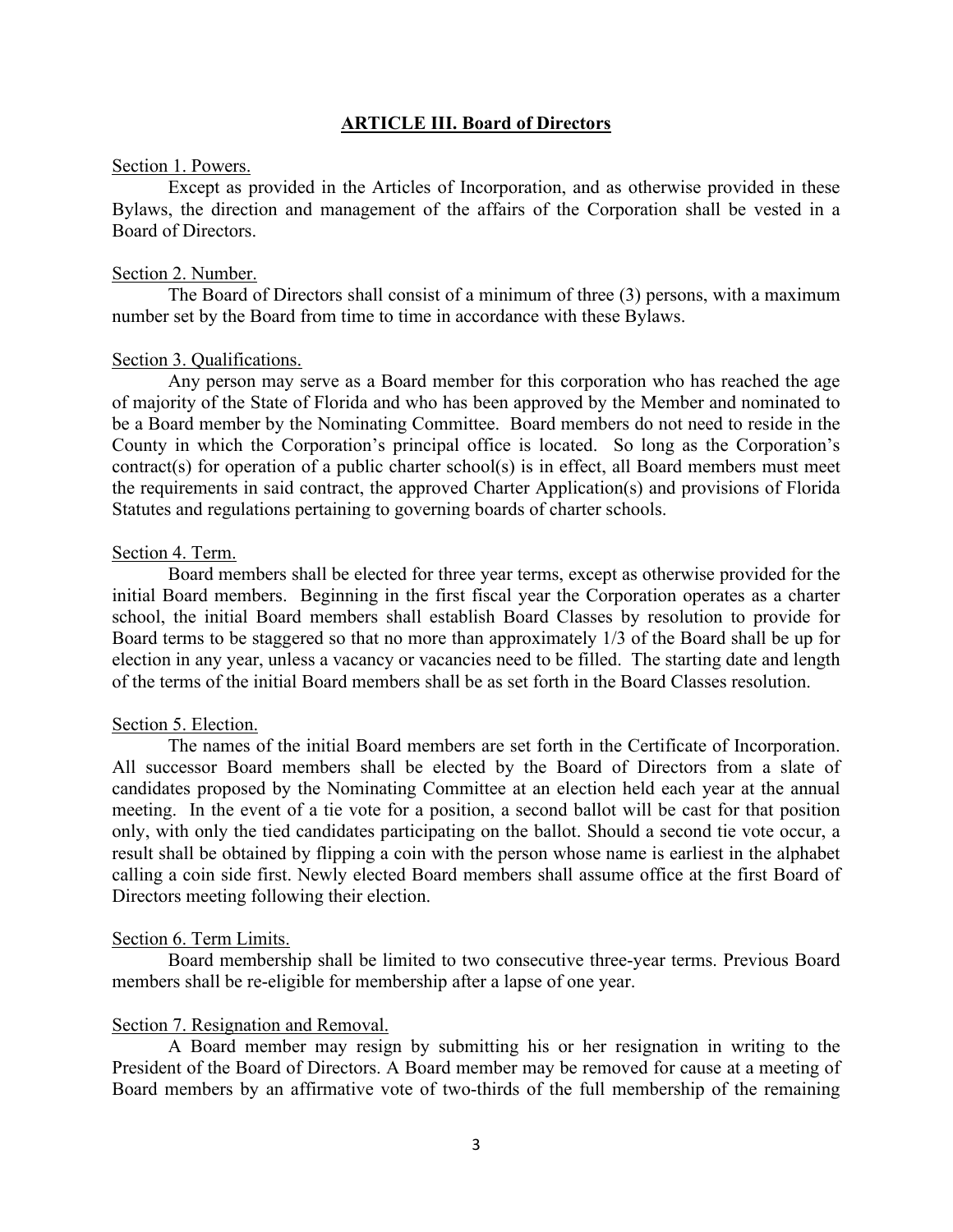Board of Directors. Board members being considered for removal shall receive at least two weeks' notice of such proposed action and shall have the opportunity to address the Board regarding such action prior to any vote on such removal.

#### Section 8. Annual Meeting.

An annual meeting of the Board of Directors for the election of Board members and such other business as may come before the meeting shall be held in May of each year. Prior written notice shall be given not less than 10 days of the time, place, and purposes of the meeting. The meeting shall be held at the principal location of the Corporation or such other place as shall be specified in the meeting notice. After the effective date of the Corporation's first charter contract, such notice will also be posted and provided as set forth in said charter contract and Florida law.

#### Section 9. Regular Meetings.

Regular meetings of the Board of Directors shall be held at least once a quarter. For purposes of this Section, the Annual Meeting shall be considered a Regular Meeting. Timely notice of all such regular meetings shall be provided. After the effective date of the Corporation's first charter contract, at least two meetings of the Corporation shall be held each year in the county in which the charter school is located and notices will be posted and provided as set forth in said charter contract and Florida law.

#### Section 10. Special Meetings.

Special meetings of the Board of Directors for any purpose or purposes may be called at any time by the President or by a petition signed by two or more members of the Board of Directors. Such meetings shall be held upon not less than two business days' notice given personally or by telephone, facsimile, or electronic. Such notice shall specify the time and place of the meeting. After the effective date of the Corporation's first charter contract, such notice will also be posted and provided as set forth in said charter contract and Florida law. Emergency meetings may be held upon notice as required by law.

## Section 11. Quorum.

A majority of the full number of Board members shall constitute a quorum of the Board for the transaction of business. Prior to the effective date of the Corporation's first charter contract, quorum may be established by attendance in person or electronically or virtually. After the effective date of any charter contract of the Corporation, quorum may be established by inperson attendance or attendance through communications media technology in accordance with the requirements of Section 1002.33(9), Florida Statutes. When a quorum is present, a majority of the Board members present may take any action on behalf of the Board, except to the extent that a larger number is required by law, by a charter contract, or by these Bylaws. Every act of a majority of the Board members present at a meeting duly held at which a quorum is present shall be regarded as the act of the Board of Directors.

# Section 12. Vacancies.

If a vacancy should occur in the Board of Directors, a new member of the Board of Directors shall be elected by a majority of a quorum of the remaining members of the Board of Directors. The candidate(s) for filling the vacancy shall be proposed by the Nominating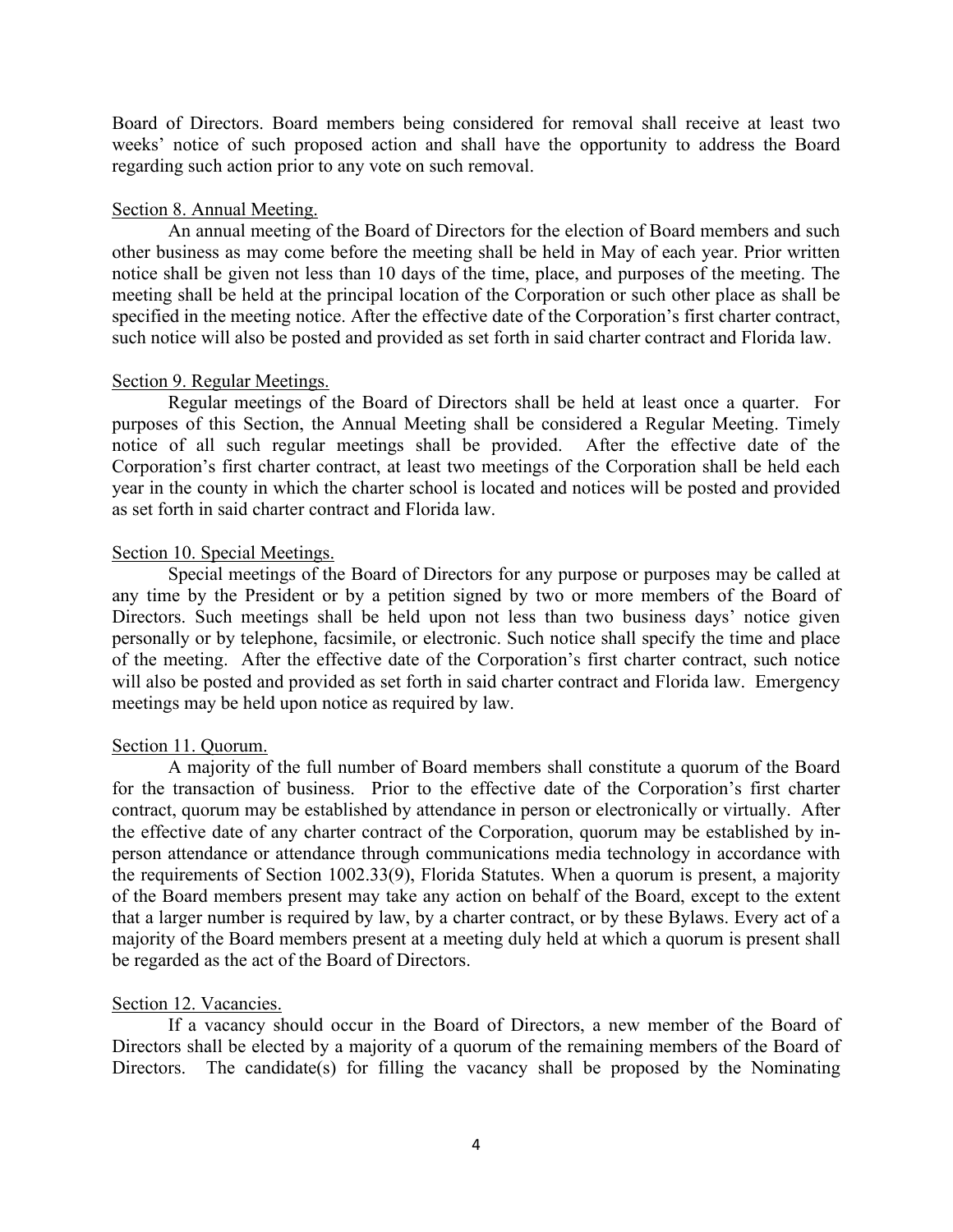Committee. The new member shall be elected to serve for the remainder of the vacating director's term as set forth in the Board Classes.

### Section 13. Compensation.

Board members receive no payment for their services. With Board approval, Board members may be reimbursed for out-of-pocket expenses incurred on approved board business. Board members must present receipts for all such expenses, which shall be for the Board member only, and shall be itemized and documented. Such expenses must be approved by a motion of the Board prior to reimbursement of any such expenditure to the Board meeting. Each year, at the Annual Meeting, the Board of Directors shall set a schedule of allowable charges for meals, lodging, and mileage expended on Board business. Reimbursements shall not exceed these limitations.

### Section 14. Meeting Attendance.

Board members are expected to attend all Board meetings. It shall be the duty of the Secretary of the Board to communicate with any Board member after such Board member's three unexcused, consecutive absences to ascertain the Board member's interest in retaining Board membership. Failure to provide an adequate response may qualify as sufficient cause for removal from the Board of Directors.

### Section 15. Open Meetings.

So long as the Corporation's charter contract(s) remains in effect, to the extent required by such laws, rules and regulations as govern the operation of such public charter school; all meetings of the Board of Directors will be open and accessible to the public, noticed and conducted in accordance with the Florida Sunshine Act (Section 286.011, Florida Statutes. Meetings of the Board shall not be closed to the public except as specifically permitted by the Florida Sunshine Act and with prior consultation with legal counsel. The Corporation will establish a policy governing public comment and input in accordance with Florida law.

# Section 16. Voting by Unanimous Written Consent and by Proxy.

Prior to the effective date of the Corporation's first charter contract, voting by the Board by unanimous written consent is permitted in accordance with Chapter 617, Florida Statutes. Prior to such date, voting by proxy is also permitted with the provision of a written notice of such proxy to the Secretary of the Board prior to the meeting at which such proxy may be exercised. After the effective date of the Corporation's first charter contract, voting by any written consent or proxy is prohibited.

# Section 17. Parent Representative and Principal Attendance.

So long as the Corporation's charter contract(s) remains in effect, the Board must appoint a parent representative to facilitate parental involvement and resolve disputes. The parent representative must reside in the county in which the charter school is located and may be a member of the Board, charter school employee or individual contracted to represent the Board. If the Board oversees more than one (1) school in the school district then a separate parent representative must be appointed for each school. After the effective date of the Corporation's charter contract(s), the parent representative and principal, or his or her designee(s), must attend meetings of the Corporation in person.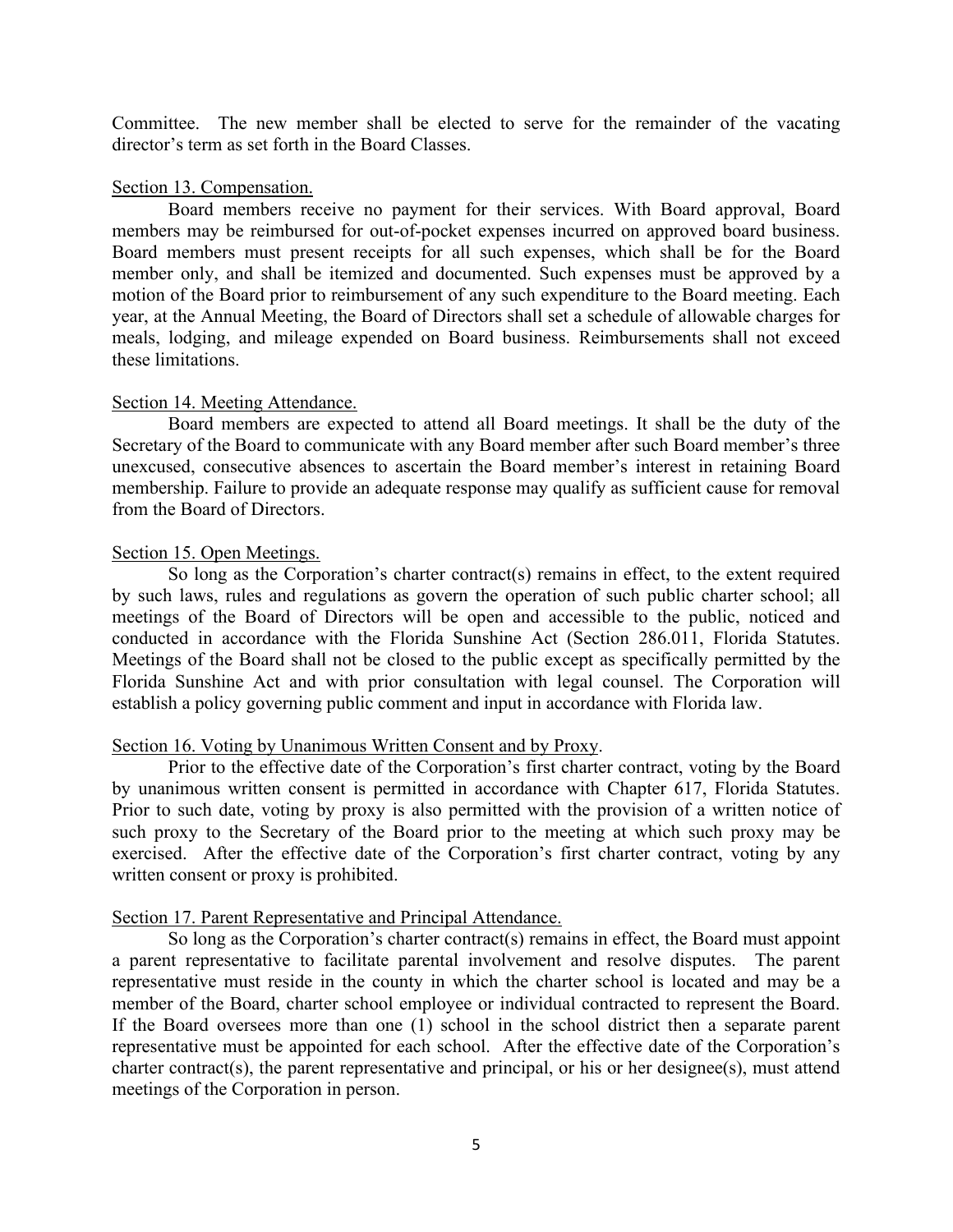# **ARTICLE IV. Committees**

## Section 1. Establishment; Membership; Terms.

The Board of Directors may establish and appoint members to such standing committees and/or ad hoc committees as it thinks necessary for the effective governing of the Corporation. The permitted activities and scope of each such committee shall be established by the Board at the inception of each such committee and may be amended by the Board from time to time. Committee may be made up of Board members and non-Board members. Committee member terms shall be established upon appointment and shall be one year or less. Committee terms may be renewed. The Board shall appoint a chair for each committee unless otherwise provided in these Bylaws.

#### Section 2. Nominating Committee.

The Board of Directors shall appoint a Nominating Committee to recommend candidates to fill any vacancies on the Board of Directors. The Nominating Committee will be considered a standing committee. Prior to making candidate recommendations to the Board of Directors, the Nominating Committee will provide a list of potential candidates and their respective background and biographical information to the Member for its review and approval. The Nominating Committee will not recommend any candidate for the Board of Directors who has not been approved by the Member. As part of the nominating process, the Nominating Committee will also provide information to all potential candidates regarding the roles and responsibilities of charter school governing board members as well as the Conflict of Interest Policy for the Corporation.

### Section 3. Finance Committee.

The Board of Directors shall appoint a Finance Committee which will be chaired by the Treasurer. The Finance Committee will be considered a standing committee. It will prepare an annual budget for consideration and approval by the Board and will perform such other duties as identified by the Board.

#### Section 4. Open Meetings.

So long as the Corporation's contract for operation of a public charter school remains in effect, any Standing or Ad Hoc Committees subject to the Florida Sunshine Act (Section 286.011, Florida Statutes) will be noticed and conducted in accordance with such Act.

### **ARTICLE V. Officers**

## Section 1. Titles.

The Officers of the Corporation are a President, a Vice President, a Secretary, and a Treasurer. The Board of Directors may create such other officer positions as it thinks necessary. Each officer position shall have its duties and responsibilities specified and included in these Bylaws. Officers may hold more than one position at the same time.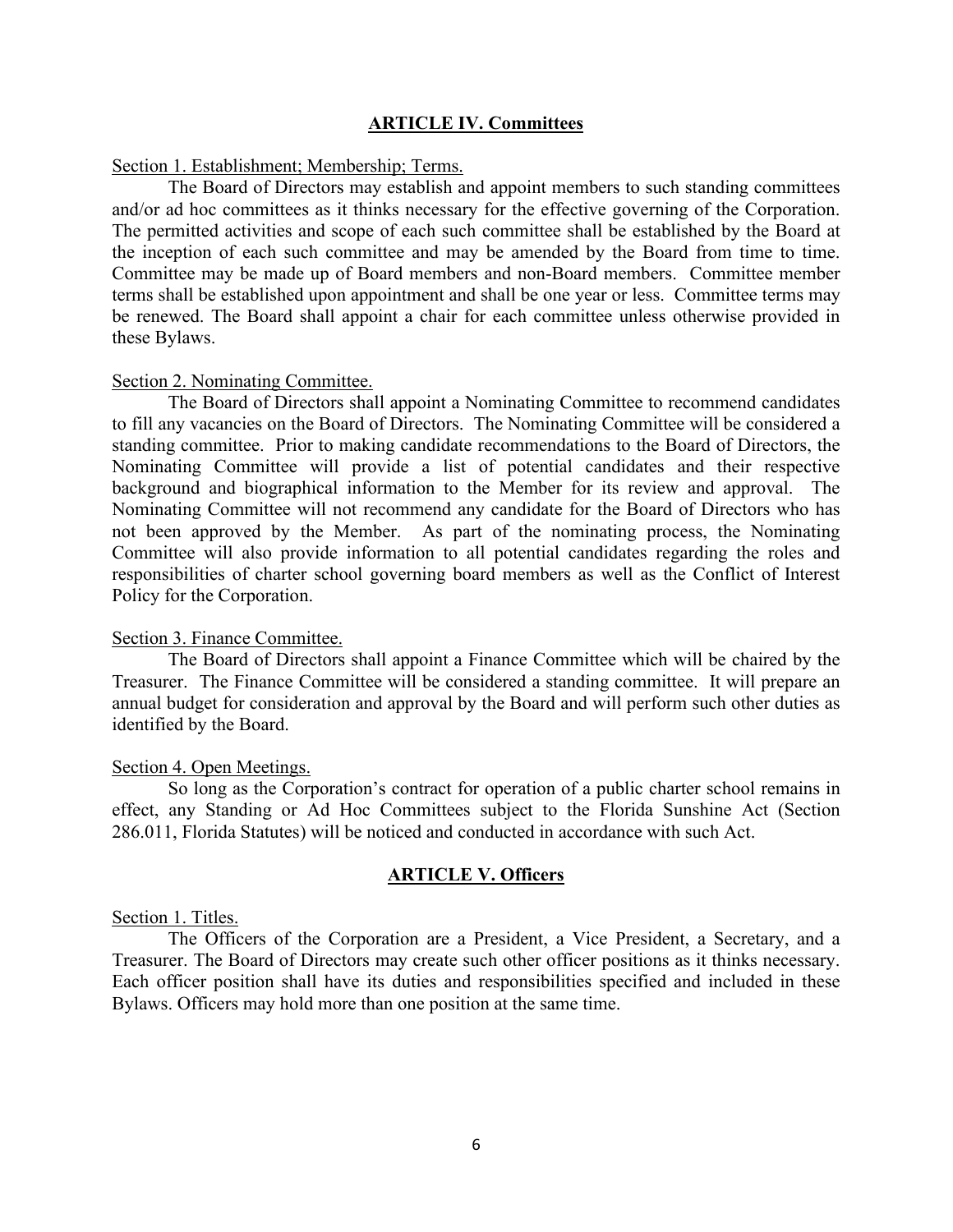#### Section 2. Election.

The Officers shall be elected from among the Board of Directors at each annual meeting of the Board members and shall serve for one year and until their successors are elected and qualified.

### Section 3. Terms.

Officers may serve for as long as the Board of Directors choose to reelect him/her, with their respective terms as Board members.

#### Section 4. Duties.

Officers shall have the duties and responsibilities belonging to their office, including those that follow.

(a) The President shall be the chief executive officer of the Corporation, responsible, along with his/her fellow Board members, for the oversight of its business and affairs. He/she shall preside at all meetings of the Board. The President shall have full and equal vote as accorded to all Board members. The President may enter into and execute in the name of the Corporation contracts or other instruments that are authorized by the Board of Directors. The President may delegate, as needed, to any other officer any or all of the duties of the office of President. He/she shall have such other powers and duties as may be prescribed by the Board of Directors or by these Bylaws.

(b) The Vice President shall have such duties and responsibilities as may be delegated to him/her by the President. The Vice President shall have full and equal vote as accorded to all Board members. In the absence of the President, the Vice President shall perform all the duties of the President and, when so acting, shall have all the responsibilities of and be subject to all the restrictions as fall upon the President, including presiding at meetings of the Board of Directors. He/she shall have such other powers and duties as may be prescribed by the Board of Directors or by these Bylaws.

(c) The Secretary shall cause notices of all meetings to be served to all members of the Board of Directors and the Director and shall keep or cause to be kept the minutes of all meetings of the Board, including the time and place, the names of those present, the actions taken, and the votes on such actions. The Secretary shall present the minutes of the previous meeting at the subsequent meeting to be voted on by the Board and duly noted in the minutes of the instant meeting. The Secretary shall keep the Seal of the Corporation. He/she shall have such other powers and duties as may be prescribed by the Board or by these Bylaws.

(d) The Treasurer shall be the chief financial officer of the Corporation and shall have oversight of the Business Administrator as that employee takes responsibility of the financial records, investments, and other evidences of school properties and assets. The Treasurer shall ensure that the Business Administrator keeps regular books of account for the Corporation that set out business transactions of the Corporation, such books to be at all times open to inspection at their place of keeping to the Member, Board member or as otherwise required by law or charter contract. The Treasurer shall be the chair of the Financial Committee, which shall prepare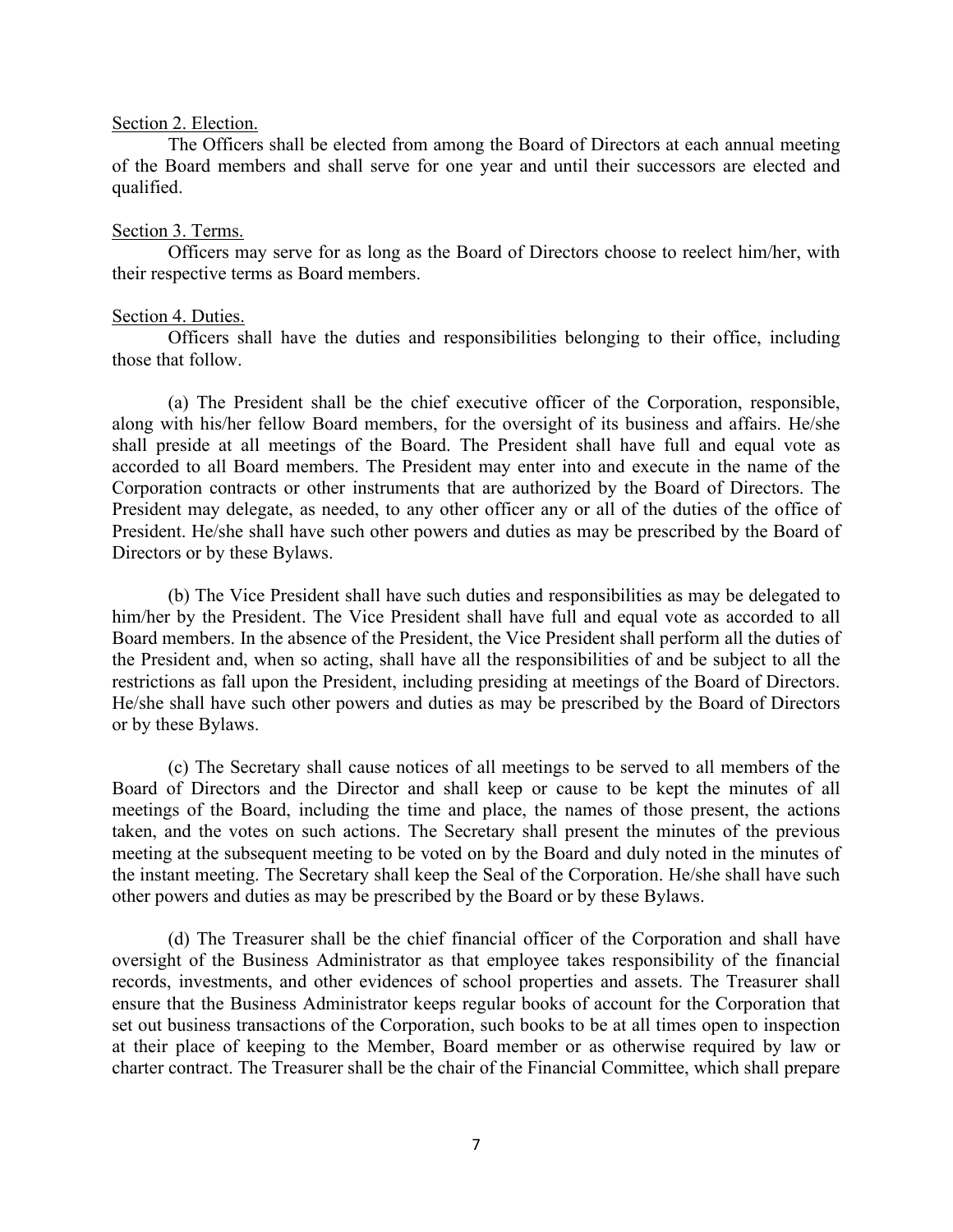an annual budget, in conjunction with the School Director and the School Business Administrator, for the consideration and approval of the Board of Directors.

## Section 5. Resignation and Removal.

A Board member may resign by submitting his or her resignation in writing to the President of the Board of Directors. Any officer may be removed from office, with cause, by the affirmative vote of two-thirds of the full membership of the Board of Directors at any regular meeting or special meeting called for that purpose. Any officer proposed to be removed for cause shall be entitled to at least five business days' notice in writing by mail of the meeting of the Board of Directors at which such removal is to be voted upon and shall be entitled to appear before and be heard by the Board of Directors at such meeting.

### Section 6. Compensation.

Directors who serve as officers shall not receive any compensation for their services.

# **ARTICLE VI. Fiscal Year and Check Signing**

### Section 1. Fiscal Year.

The fiscal year of the Corporation shall be July 1st to June 30th.

### Section 2. Check Signing.

The President and Business Manager are authorized to sign checks for the Corporation. The Corporation may authorize other persons to sign checks by written resolution adopted by a majority of a quorum of the Board. The Board of Directors shall establish a policy setting the amount above which checks must have two signatures.

# **ARTICLE VII. Amendments to Bylaws**

The Board of Directors shall have the power to make, amend, or repeal the Bylaws of the Corporation, either in whole or in part. The Bylaws may be amended at any regular meeting of the Board of Directors or any special meeting called for that purpose. Written notice stating the time and location of the regular meeting or special meeting must be given to all Board members not less than ten (10) days prior to the meeting at which such change(s) shall be proposed and voted upon. Any change shall require the approval by a two-thirds (2/3rds) vote of the full membership of the board. Such amendment to the Bylaws will not be effective until approved in writing by the Member.

# **ARTICLE VIII. Additional Provisions**

Section 1. Indemnification of Officers and Board Members.

The Corporation shall indemnify and advance expenses on behalf of its Directors and Officers to the fullest extent permitted under Section 617.0831, Florida Statutes, as amended, or any successor thereto. Said indemnification shall extend to any and all liabilities of the Directors and Officers arising from their relationships with the Corporation in any and all capabilities. By resolution duly adopted, the Board of Directors may authorize the Corporation to (i) indemnify any or all of its employees and agents who are not Directors to any extent that the Board of